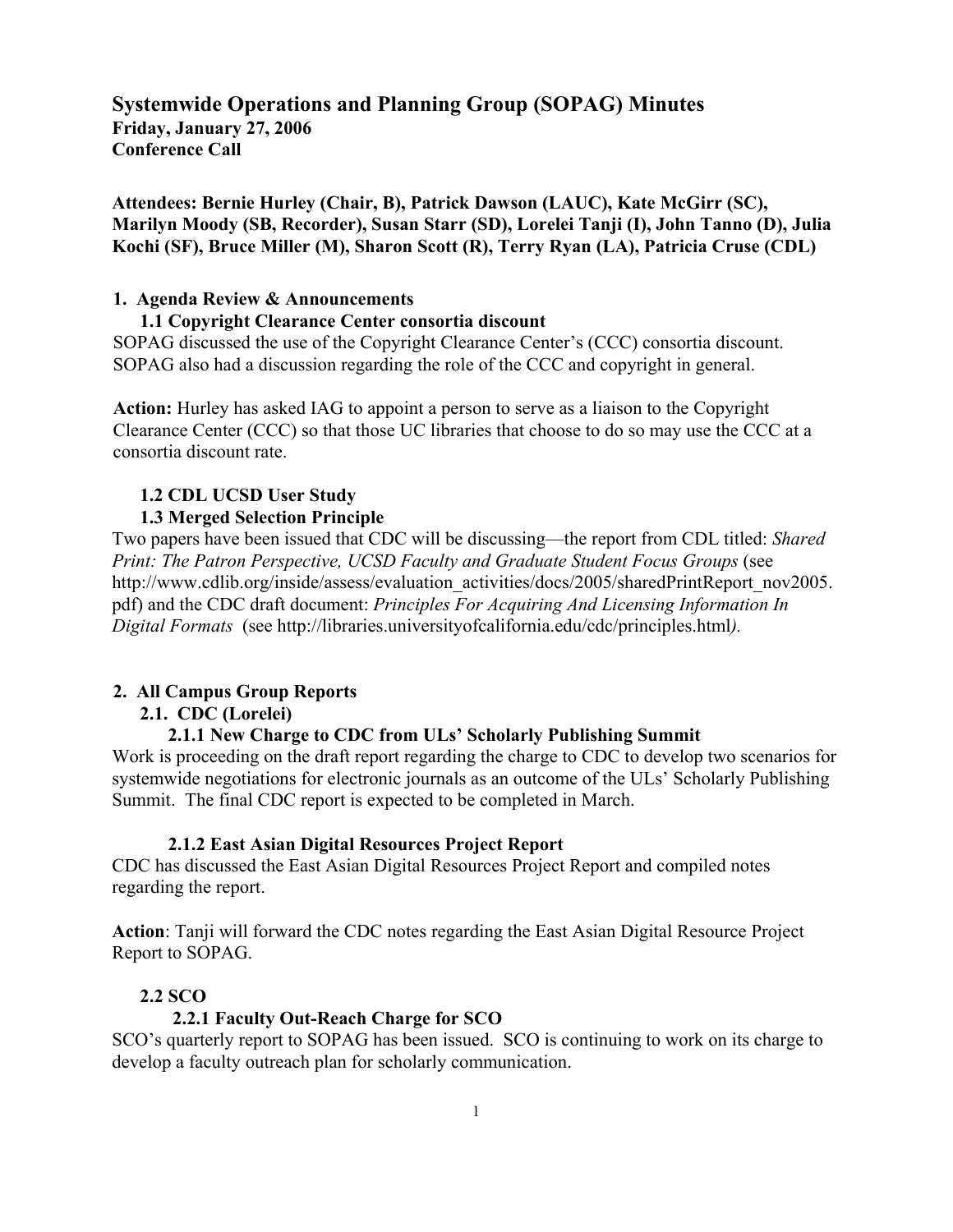### **2.3 HOPS**

#### **2.3.3 HOPS/ISRAC**

SOPAG discussed the quarterly report and work of HOPS/ISRAC (Image Services Rollout and Advisory Committee).

**Action:** Cruse will work with Laine Farley, CDL, to arrange a conference call for representatives from CDL and HOPS to discuss what further actions need to be undertaken by ISRAC to complete its work.

### **2.4 HOTS**

The BSTF report has been a topic of discussion for HOTS. HOTS also plans to create a CONSER funnel—a way for UC to maintain a single CONSER contact.

### **2.5 LPL**

No report.

## **2.6 LTAG**

## **2.6.1 Web Conferencing Software**

Plans are proceeding to purchase web conferencing software recommended by LTAG for trial use by SOPAG and some ACGs.

### **2.7 RSC (Susan)**

### **2.7.1 RSC request to SOPAG on Blocking Checked Out Reserve Items**

SOPAG members were asked to review three different scenarios with appropriate people on their campuses: 1.) Retain the status quo: If an item is on reserve and not checked out, it can't be borrowed from another campus. And, if it is on reserve and checked out, it can be borrowed from another campus. 2.) IAG's original proposal, suggested in part to avoid "gaming" the system: If an item is on reserve, it can never be borrowed whether it is checked out or not (this would require programming in MEVLYL). 3.) If an item is on reserve at a campus you may borrow it, if checked out or not (this would also require programming in MELVYL).

While in principle SOPAG is sympathetic towards scenario 3 as a policy choice, SOPAG decided to recommend scenario 1, retaining the status quo. Because of the amount of programming involved for CDL and the number of programming projects to which CDL is already committed, this was not seen as a high enough priority and of a great enough cost-benefit to warrant changing the current procedures.

**Action:** SOPAG recommends that the status quo regarding use of Request for items on reserve be maintained.

## **2.7.2 Interlibrary Loan of Media**

SOPAG discussed the draft ILL code preamble drafted by Tanno in response to the information learned during the SOPAG review of interlibrary loan of media in the UC system.

**Action**: Hurley will send the draft ILL code preamble to RSC with the SOPAG suggestion that this be used as an introduction to the ILL code.

## **2.7.3 HOSC/RSC Special Collections ILL Report**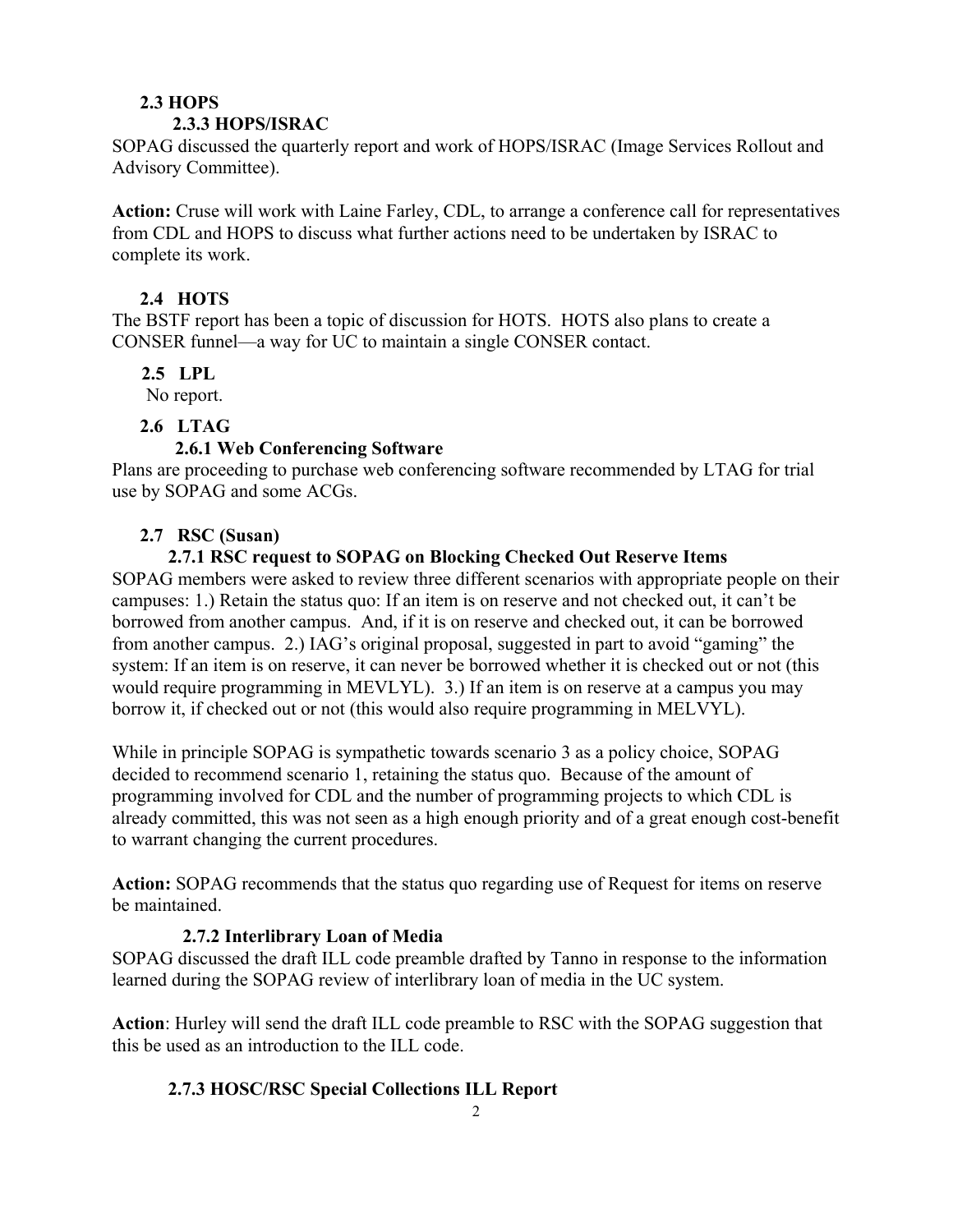The SOPAG response to the report has been forwarded to HOSC and RSC.

# **2.7.4 Suggestion for SOPAG ACG on Copyright**

SOPAG discussed a suggestion to create an ACG on copyright. While SOPAG recognizes the need for copyright expertise on a systemwide level, it was decided that creating an ACG might not necessarily be the best way to proceed. SOPAG will look for ways to better share information regarding copyright issues, avoid redundancy of effort, and coordinate action across the UC Libraries.

**ACTION:** Hurley will invite a few copyright experts within the UC Libraries to join SOPAG either in person or via conference call at the next SOPAG meeting.

## **3. Task Force Reports**

# **3.1 Bibliographic Services Task Force**

SOPAG discussed the review process for the BSTF report. The following general process was agreed upon by SOPAG.

**(1)** The process will be a structured review, with ACGs, LAUC, and the campuses asked to provide input. Experts who were interviewed by the BSTF will also be asked to provide comments. Ryan will compile a set of questions to be used in the review process. Ryan has also agreed to collate and analyze the comments and information received as a result of this review. **(2)** SOPAG members at each campus will coordinate the discussion at their campus. They may ask a BSTF member to attend the discussion if desired.

**(3)** The schedule for the review is as follows:

February 1--request for input goes out.

March 31--deadline for comments and input to be returned to SOPAG.

April 21 SOPAG meeting--Ryan completes summary and analysis of comments for SOPAG discussion.

**(4)** Based on the April discussion, SOPAG will recommend the next steps for the ULs to consider and discuss these with them at the May joint SOPAG/ULs meeting.

**Action**: Hurley will send out request for input to ACGs, LAUC, and BSTF experts who were interviewed.

**Action**: Hurley will contact BSTF members and solicit their help and potential participation in campus review.

## **3.2 SOPAG RLF Persistence Procedures TF**

The final report of the RLF Persistence Procedures Task Force is due June 30th.

# **3.2.1 Updating the RLF Persistence Policy**

The RLF Persistence Task Force is updating the RLF Persistence Policy to match the policy the ULs approved.

**Action:** Hurley will forward the Word version of the RLF Persistence Policy to Kochi.

# **3.3 SOPAG ERMS Implementation Team**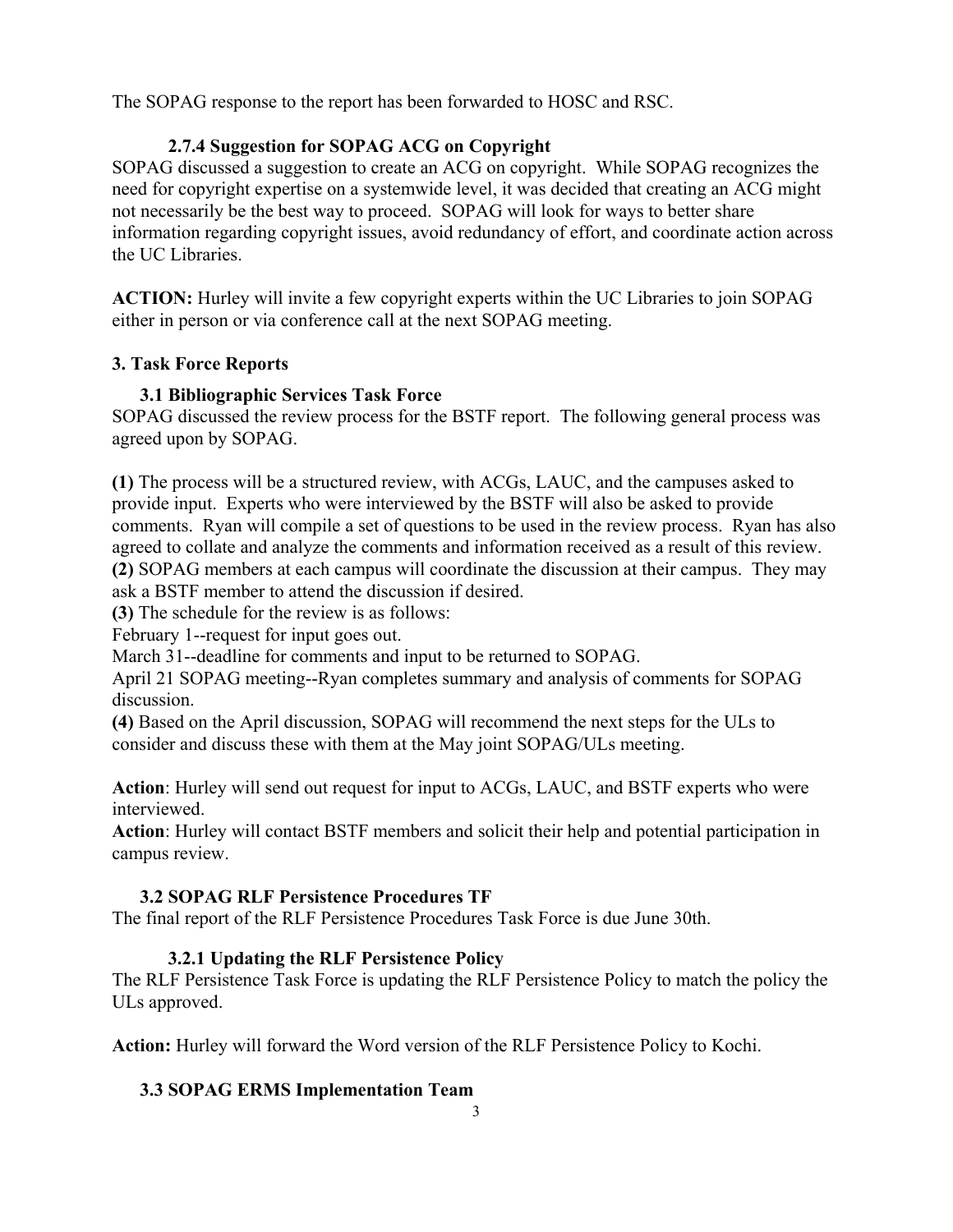The ERMS Implementation Team with representatives from each campus has been identified and charged by SOPAG.

**Action:** Cruse will send SOPAG a list of all the ERMS Joint Development Teams.

### **3.4 Policies and Procedures for Digitally Reformatting Printed Monograph and Serial Holdings**

SOPAG discussed the charge and the process needed to carry out the charge. A task force will be appointed to deal with most aspects, while SOPAG will work on some of the resource issues identified in the charge.

**Action:** Hurley will redraft the charge received from the ULs for use by a task force, including these areas of the ULs' charge: selection issues*,* service issues, technical issues*,* and the identification of cost elements. Hurley will then appoint a task force to carry out this charge. SOPAG will work on the additional resource issues identified in the ULs' charge.

**Action:** SOPAG reps will confirm the availability of people at their institutions identified by SOPAG as potential task force members.

#### **3.5 Digital Preservation of Electronic Scholarly Journals**

SOPAG discussed the charge from the ULs regarding the digital preservation of electronic scholarly journals. The areas that need to be developed include policy, technology, and selection components. SOPAG decided that a task force should be appointed to deal with this issue.

CDC expressed an interest in having representation on this task force. Cindy Shelton (UCLA) will be the CDC representative.

**Action**: Cruse will work with CDL staff (John Kunze, Preservation Technologies Architect and Ivy Anderson, Director of Shared Collections), Bernie Hurley, and a CDC representative (Cindy Shelton, UCLA) to formulate a framework for analyzing the current digital preservation landscape for journals. Cruse will report back to SOPAG for input on developing a charge for a task force.

#### **4. Report on CDL Related Items**

Cruse provided a flyer about a new CDL service that will launch in Spring 2006. The service, Calisphere, will replace  $\frac{\text{http://californiadigitallibrary.org/}}{\text{http://californiadigitallibrary.org/}}$ . The intent of the site is to showcase publicly available materials from the UC Libraries and campuses with an emphasis on primary source materials. My colleague, Rosalie Lack, is leading the project. I can provide you with additional background information on our call tomorrow.

Cruse reported that things are moving forward with the Metasearch Infrastructure Project <http://www.cdlib.org/inside/projects/metasearch/>. Roy Tennant, the project manager, reports that we should be getting an Alpha prototype out in the next few months for user testing and fulfillment of our grant from the National Science Digital Library. In addition, we will of course be plowing what we learn into a Beta version of the infrastructure, at which time we will be connecting up again with our campus partners to move the first portal projects forward. These will enable us to test and update the infrastructure as needed to make it easier for campuses to